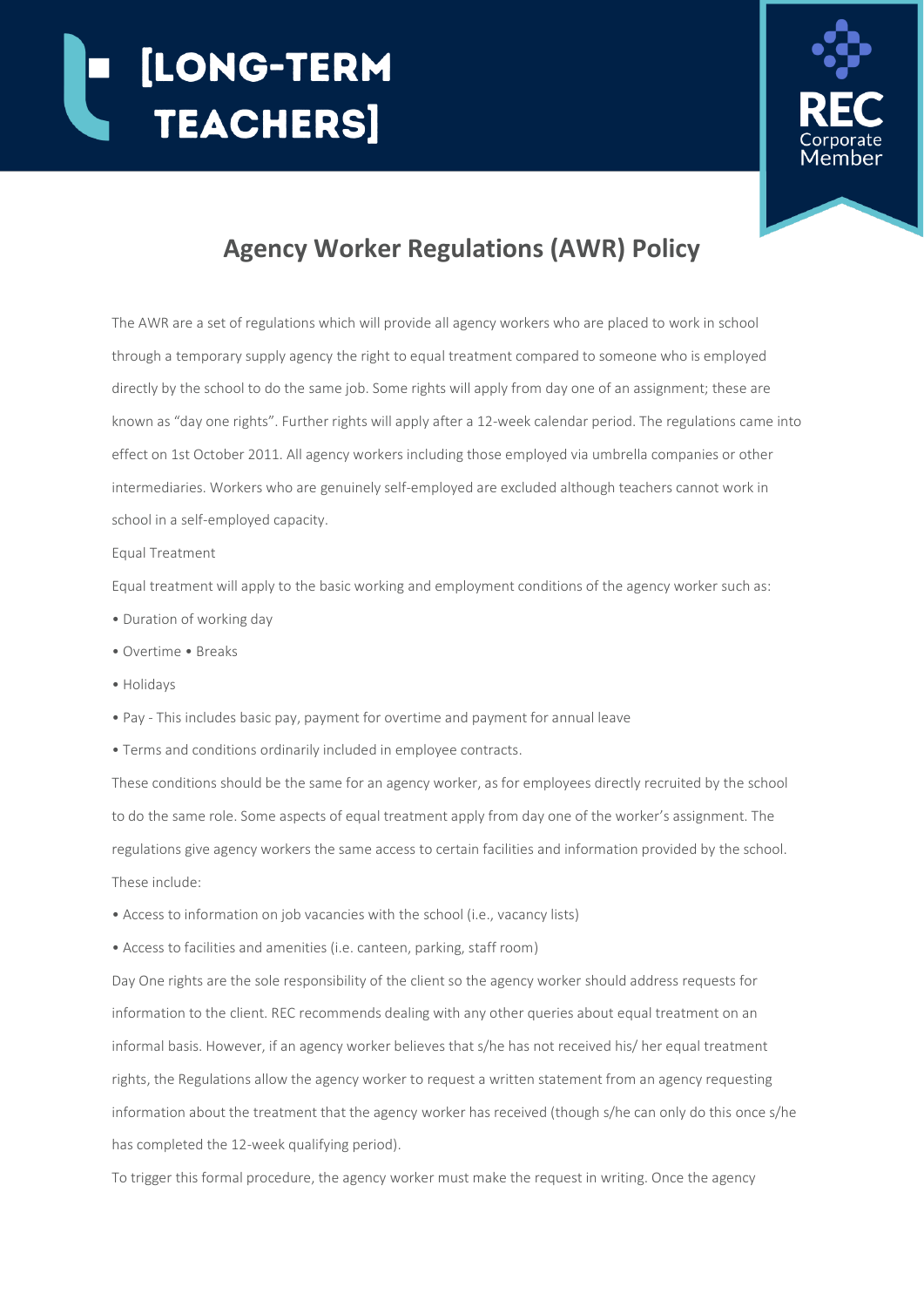receives this request it will have 28 days to respond and to comply with the Regulations the written response must include the following information:

• Relevant information relating to the basic working and employment conditions of the client's workers

• The factors the agency considered when determining the basic working and employment conditions which applied to the agency worker at the time s/he allegedly did not receive the equal treatment they claim they were entitled to receive

• Relevant information which explains the basis on which the client's comparable employee was identified and the relevant terms and conditions applicable to that employee.

If the agency does not comply with this request, the agency worker can instead request a written statement from the client as to the information about the relevant basic working and employment conditions that apply to the client's own workers, once 30 days from the date of the original request to the agency has passed. The school is responsible for ensuring that agency workers have 'equal treatment' in respect of access to facilities and information.

After the 12-week period agency workers are entitled to teacher basic pay and conditions. Individual pay scales are assessed in accordance with the local authority assessment policy. The agency is responsible for the assessment for everyone's pay scale.

The 12-week period is calculated by calendar weeks and is regardless of working pattern (full or part time). A new qualifying period will begin under the following circumstances.

• A new assignment with a new school commences

• A new assignment with the same employer is substantively different and a new job description can be provided to the agency worker where the main duties are different. The agency worker will receive the new job description before the start of the new assignment. It is the school and agency's responsibility to work together to ensure the correct job title and description are being provided to the agency worker.

• If there is a break of more than 6 weeks between assignments in the same role. (circumstances such as sickness pauses the clock for 28 days, school holidays aren't counted as part of the 6 week period) The school and the agency must work together to ensure that agency workers receive equal treatment. The school must provide all necessary information, when requested by the agency in regard to the monitoring of the 12-week period and job role being undertaken. The school will be liable for providing access to employment and facilities. The agency is responsible for the accurate recording of the role of the agency worker within the school and assessing the individuals pay line in with local authority guidelines. The recommended way of establishing the position of the agency worker in the school is to compare them to that of a permanent employee doing the same or similar work. Equal treatment under the regulations is based upon the basic terms and conditions of employment that an entry level employee would receive in that role. If